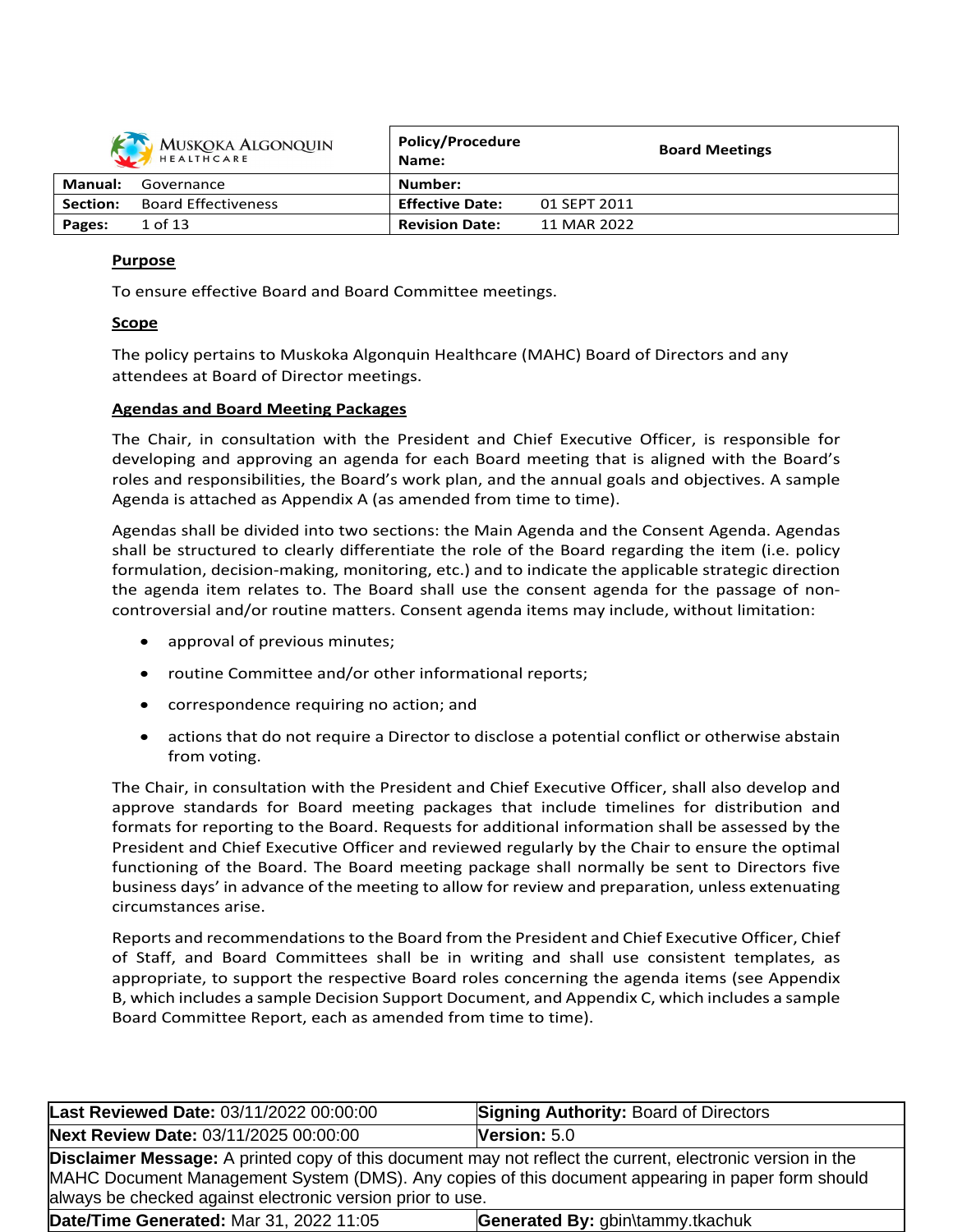| MUSKOKA ALGONQUIN |                            | <b>Policy/Procedure</b><br>Name: |              | <b>Board Meetings</b> |
|-------------------|----------------------------|----------------------------------|--------------|-----------------------|
| Manual:           | Governance                 | Number:                          |              |                       |
| Section:          | <b>Board Effectiveness</b> | <b>Effective Date:</b>           | 01 SEPT 2011 |                       |
| Pages:            | $2$ of 13                  | <b>Revision Date:</b>            | 11 MAR 2022  |                       |

### **Open Board Meetings**

The public and staff are welcome to attend the open portion of Board meetings in order to:

- facilitate the conduct of the Board's business in an open and transparent manner;
- ensure that the Corporation maintains a close relationship with the public, media, and stakeholder groups; and
- generate trust, openness, and accountability.

Reasonable notice of the times and dates of such meetings shall be given to the public in a manner determined by the President and Chief Executive Officer. Individuals wishing to attend Board meetings must give at least 24 hours' notice to the office of the Secretary. Attendees shall have observer status and may not provide comments or ask questions during the meeting. Attendees may be asked to leave at the discretion of the Chair.

Information that may be publicly available includes, without limitation:

- agendas of open Board meetings;
- approved minutes of open Board meetings;
- documents which are deemed by the Board to be matters of public interest; and
- reports which are circulated to the Board in open session.

Meetings may be recorded by the Corporation or the media for broadcast on radio, television, or the internet. Private photographs or recordings of proceedings are prohibited.

In the event that the attending public or media have questions arising from a Board meeting, the Chair and/or President and Chief Executive Officer shall be available upon adjournment to address queries.

#### **In-Camera Board Meetings**

The Board has the right to close to the public any meeting or part of a meeting if the Board deems an in-camera session to be in the best interests of the Corporation. Matters that may generally be dealt with in an in-camera session include, without limitation:

- matters relating to a Director or a prospective Director;
- matters involving property;
- matters involving litigation;
- matters involving material contracts;

| Last Reviewed Date: 03/11/2022 00:00:00                                                                                                                                                                                                                                              | <b>Signing Authority: Board of Directors</b> |  |  |  |
|--------------------------------------------------------------------------------------------------------------------------------------------------------------------------------------------------------------------------------------------------------------------------------------|----------------------------------------------|--|--|--|
| Next Review Date: 03/11/2025 00:00:00                                                                                                                                                                                                                                                | <b>Version:</b> $5.0$                        |  |  |  |
| <b>Disclaimer Message:</b> A printed copy of this document may not reflect the current, electronic version in the<br>MAHC Document Management System (DMS). Any copies of this document appearing in paper form should<br>always be checked against electronic version prior to use. |                                              |  |  |  |
| Date/Time Generated: Mar 31, 2022 11:05<br>Generated By: gbin\tammy.tkachuk                                                                                                                                                                                                          |                                              |  |  |  |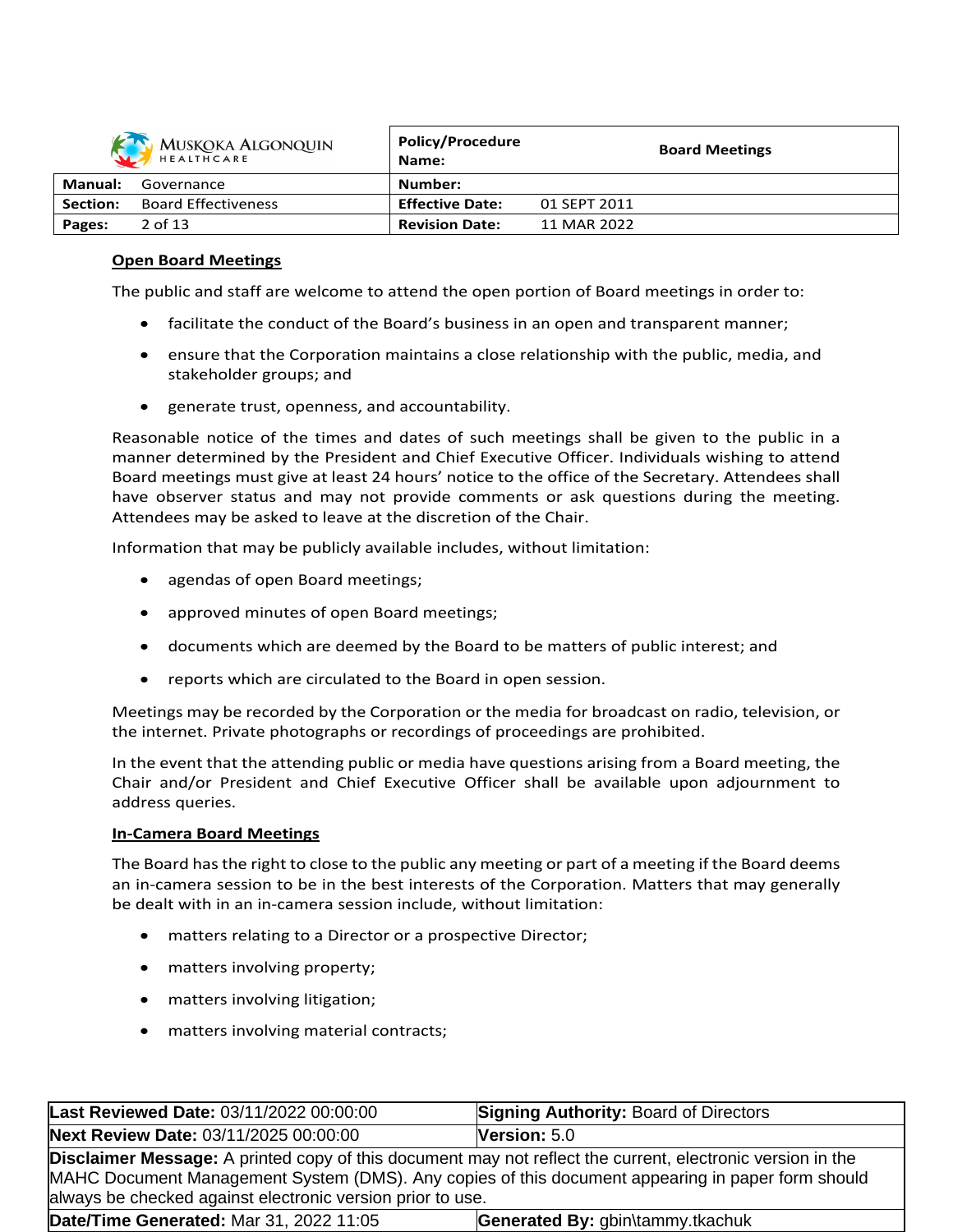

| MUSKOKA ALGONQUIN<br>HEALTHCARE |                            | <b>POIICY/Procedure</b><br>Name: | <b>Board Meetings</b> |
|---------------------------------|----------------------------|----------------------------------|-----------------------|
| Manual:                         | Governance                 | Number:                          |                       |
| Section:                        | <b>Board Effectiveness</b> | <b>Effective Date:</b>           | 01 SEPT 2011          |
| Pages:                          | 3 of 13                    | <b>Revision Date:</b>            | 11 MAR 2022           |

**Policy/Procedure**

- any matters where personal information about an individual will or may be revealed;
- human resource and labour relations issues;
- receipt of advice that is subject to solicitor-client privilege including communications necessary for that purpose;
- credentialed staff appointments, re-appointments, and credentialing issues;
- patient issues;
- Board and Committee evaluations; and
- any matters that the Board determines should be the subject of an in-camera session.

Guests or counsel may remain during an in-camera session with the consent of the Board.

All matters brought before an in-camera session shall remain confidential until they are moved by the Board to an open session. A separate agenda shall be prepared for in-camera sessions indicating the itemsto be considered during the session. The agenda and any supporting material shall be marked confidential and will be handled and secured in a manner that respects the confidential nature of the material.

### **Board Committee Meetings**

Board Committee meetings are generally not open to the public unless a motion is made to open the meeting to the public. Board Committee reports to the Board shall be made in the open portion of Board meetings, with the exception of those matters which are determined to be appropriate for the "in-camera" portion of a meeting.

### **Informal In-Camera Sessions of Elected Directors**

At the conclusion of each Board meeting and at the call of the Chair, an informal session of the Elected Directors may be conducted without the presence of the *ex-officio* Directors. The President and Chief Executive Officer and the Chief of Staff may be invited to participate in a part of the meeting upon the invitation of the Chair before being excused.

The purpose of the informal session is to enable the Elected Directors to assess the effectiveness of the meeting; the quality of information to support informed policy formulation, decisionmaking, and monitoring by the Board and the performance of the President and Chief Executive Officer and the senior leadership team in contributing to the effectiveness of the meeting.

Any matters pertaining to specific meeting agenda items or all other aspects of the Board's roles and responsibilities must not be discussed in such a meeting. No decisions will be made and no minutes will be prepared. The Chair is permitted to keep notes of the discussion. Following the informal session, the Chair and Vice-Chair shall discuss matters arising, as appropriate, with the

| Last Reviewed Date: 03/11/2022 00:00:00                                     | <b>Signing Authority: Board of Directors</b>                                                                                                                                                                           |  |  |  |
|-----------------------------------------------------------------------------|------------------------------------------------------------------------------------------------------------------------------------------------------------------------------------------------------------------------|--|--|--|
| Next Review Date: 03/11/2025 00:00:00                                       | Version: $5.0$                                                                                                                                                                                                         |  |  |  |
| always be checked against electronic version prior to use.                  | <b>Disclaimer Message:</b> A printed copy of this document may not reflect the current, electronic version in the<br>MAHC Document Management System (DMS). Any copies of this document appearing in paper form should |  |  |  |
| Date/Time Generated: Mar 31, 2022 11:05<br>Generated By: gbin\tammy.tkachuk |                                                                                                                                                                                                                        |  |  |  |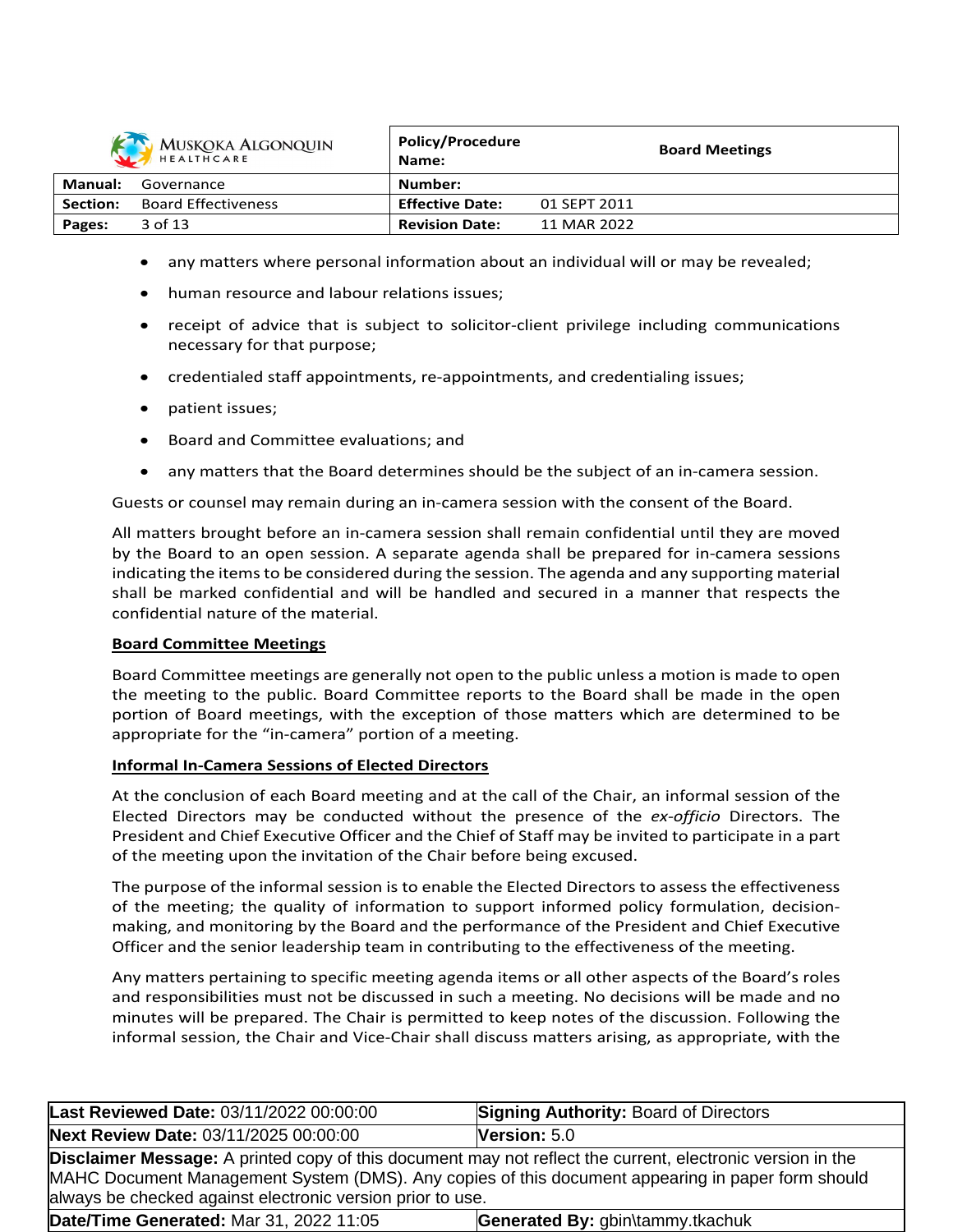| <b>MUSKOKA ALGONQUIN</b><br>HEALTHCARE |                            | <b>Policy/Procedure</b><br>Name: |              | <b>Board Meetings</b> |  |
|----------------------------------------|----------------------------|----------------------------------|--------------|-----------------------|--|
| <b>Manual:</b>                         | Governance                 | Number:                          |              |                       |  |
| Section:                               | <b>Board Effectiveness</b> | <b>Effective Date:</b>           | 01 SEPT 2011 |                       |  |
| Pages:                                 | 4 of 13                    | <b>Revision Date:</b>            | 11 MAR 2022  |                       |  |

President and Chief Executive Officer and Chief of Staff.

### **Delegations and Presentations**

Members of the public may not address the Board or ask questions of the Board without the permission of the Chair. Individuals who wish to address or raise questions with the Board must submit a Delegation Application, in the form attached as Appendix D (as amended from to time) to the office of the Secretary at least 15 business days in advance of the Board meeting.

The Chair and President and Chief Executive Officer will assess and prioritize the requests. Written confirmation of attendance, if approved, will be provided to the individual or group making the request. The Chair has the right to determine the appropriateness of any presentation. Any one delegation or presentation will be limited to a maximum of fifteen minutes unless otherwise agreed by the Chair and the President and Chief Executive Officer.

### **Notes**

This material has been prepared solely for the use at Muskoka Algonquin Healthcare. Muskoka Algonquin Healthcare accepts no responsibility for the use of this material by any person or organization not associated with Muskoka Algonquin Healthcare. No part of this document may be reproduced in any form for publication without permission of Muskoka Algonquin Healthcare.

### **Appendices**

Appendix A – Sample Agenda

Appendix B – Sample Decision Support Document

Appendix C – Standing Committee Report

Appendix D – Delegation Application

| Last Reviewed Date: 03/11/2022 00:00:00                                     | <b>Signing Authority: Board of Directors</b>                                                                                                                                                                           |  |  |  |  |
|-----------------------------------------------------------------------------|------------------------------------------------------------------------------------------------------------------------------------------------------------------------------------------------------------------------|--|--|--|--|
| Next Review Date: 03/11/2025 00:00:00                                       | Version: 5.0                                                                                                                                                                                                           |  |  |  |  |
| always be checked against electronic version prior to use.                  | <b>Disclaimer Message:</b> A printed copy of this document may not reflect the current, electronic version in the<br>MAHC Document Management System (DMS). Any copies of this document appearing in paper form should |  |  |  |  |
| Date/Time Generated: Mar 31, 2022 11:05<br>Generated By: gbin\tammy.tkachuk |                                                                                                                                                                                                                        |  |  |  |  |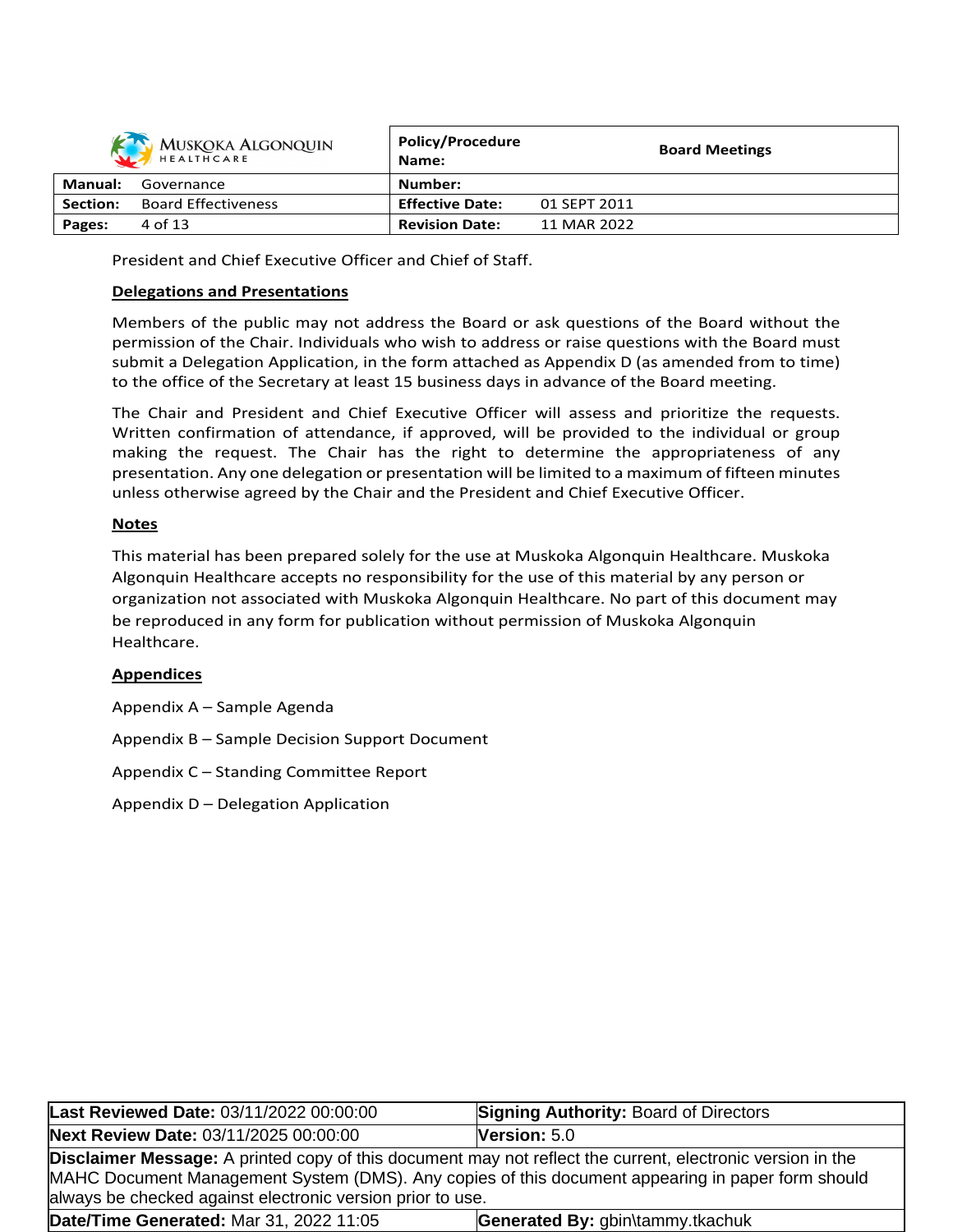| MUSKOKA ALGONQUIN |                            | <b>Policy/Procedure</b><br>Name: | <b>Board Meetings</b> |
|-------------------|----------------------------|----------------------------------|-----------------------|
| <b>Manual:</b>    | Governance                 | Number:                          |                       |
| Section:          | <b>Board Effectiveness</b> | <b>Effective Date:</b>           | 01 SEPT 2011          |
| Pages:            | 5 of 13                    | <b>Revision Date:</b>            | 11 MAR 2022           |

# **Appendix A – Sample Agenda**



# **BOARD OF DIRECTORS OPEN SESSION AGENDA**

Day, Month Date, Year at Time



*(R) denotes regrets received*

Location

**Elected Directors:**

**Ex-Officio Directors:**

**Executive Support:**

**Staff Resources:**

**Guests:**

**Observers:**

| PAGE | ITEM#/<br><b>LEAD</b> | <b>TOPIC-</b><br>WHAT IS TO BE ACCOMPLISHED/MOTION | LINK TO STRATEGIC | <b>LINK TO</b><br><b>GOVERNACE</b> | <b>TIME</b> |
|------|-----------------------|----------------------------------------------------|-------------------|------------------------------------|-------------|
|      |                       | denotes attachment to follow<br>denotes attachment | <b>DIRECTION</b>  | <b>ROLE</b>                        | (Min.)      |

## **1.0 CALL TO ORDER**

| 1.1<br>F. Last<br>Name | Land Acknowledgment                                                                                                                                                                                                                            |                |                    |               |
|------------------------|------------------------------------------------------------------------------------------------------------------------------------------------------------------------------------------------------------------------------------------------|----------------|--------------------|---------------|
| 1.2<br>F. Last<br>Name | Approval of Agenda<br>MOTION: That the meeting agenda be approved as circulated.                                                                                                                                                               | Not applicable | Decision<br>Making | $4:00 - 4:05$ |
| 1.3<br>F. Last<br>Name | Declaration of Conflict of Interest<br>To remind members that conflicts are to be declared for any agenda items and the Director shall not attend any part<br>of a meeting during which the matter in which they have a conflict is discussed. | Not applicable | Not Applicable     | (5)           |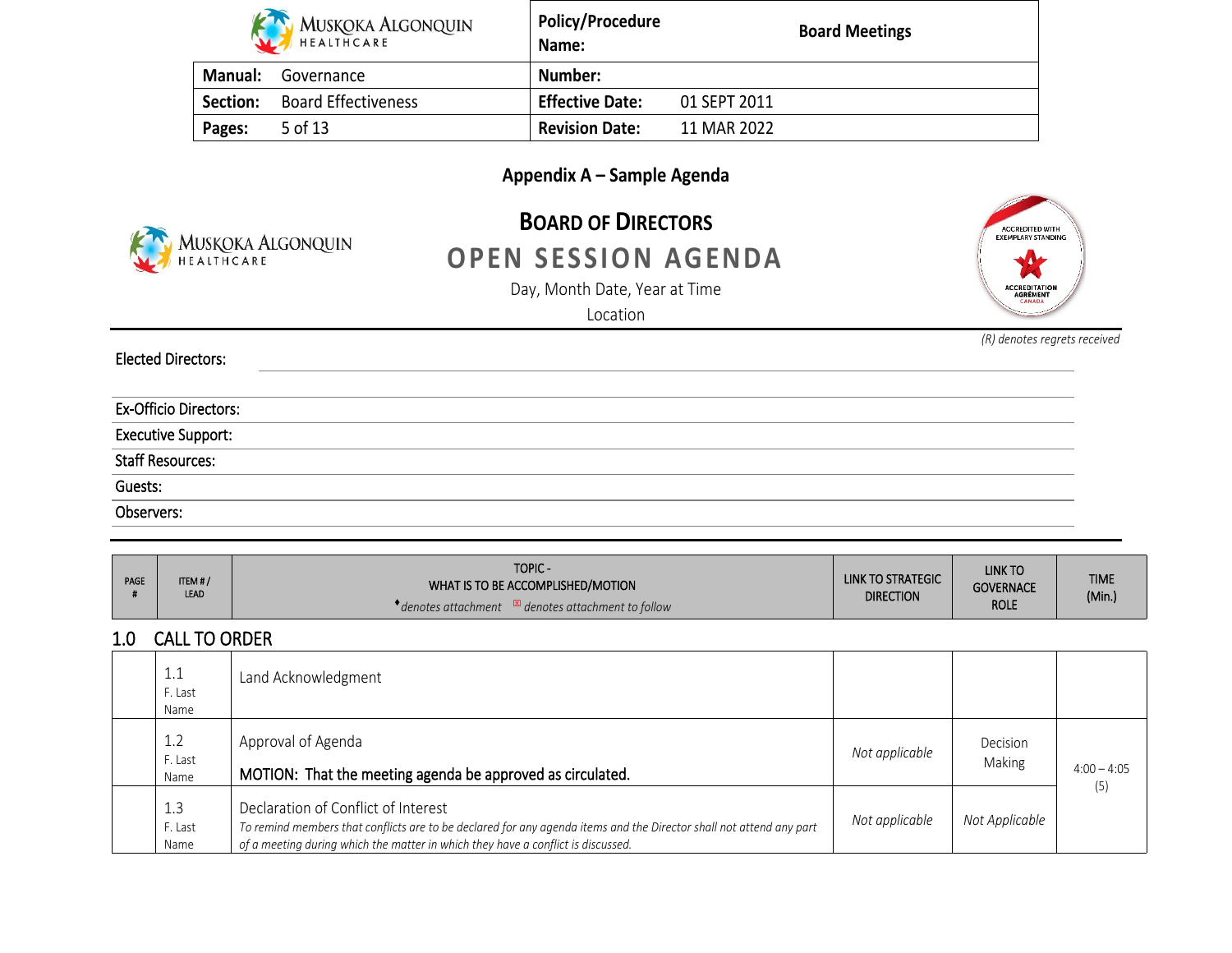| MUSKOKA ALGONQUIN |                            | <b>Policy/Procedure</b><br>Name: | <b>Board Meetings</b> |
|-------------------|----------------------------|----------------------------------|-----------------------|
| <b>Manual:</b>    | Governance                 | Number:                          |                       |
| Section:          | <b>Board Effectiveness</b> | <b>Effective Date:</b>           | 01 SEPT 2011          |
| Pages:            | 6 of 13                    | <b>Revision Date:</b>            | 11 MAR 2022           |

ா

| <b>PAGE</b> | ITEM#/      | <b>TOPIC-</b>                                                     | <b>LINK TO STRATEGIC</b> | <b>LINK TO</b>   | <b>TIME</b> |
|-------------|-------------|-------------------------------------------------------------------|--------------------------|------------------|-------------|
|             | <b>LEAD</b> | WHAT IS TO BE ACCOMPLISHED/MOTION                                 | <b>DIRECTION</b>         | <b>GOVERNACE</b> | (Min.)      |
|             |             | $\mathbb{Z}$ denotes attachment to follow<br>' denotes attachment |                          | <b>ROLE</b>      |             |

### **2.0 REPORTS**

| 2.1          | Chair's Remarks                                                  | Strengthens all             | Information/ | $4:05 - 4:10$ |
|--------------|------------------------------------------------------------------|-----------------------------|--------------|---------------|
| F. Last Name | To receive the report of the Chair.                              | <b>Strategic Directions</b> | Education    | (5)           |
| 2.2          | Report of the President and Chief Executive Officer <sup>+</sup> | Strengthens all             | Information/ | $4:10 - 4:15$ |
| F. Last Name | To receive the report.                                           | <b>Strategic Directions</b> | Education    | (5)           |

## **3.0 PROGRAM QUALITY & EFFECTIVENESS**

| 3.1<br>F. Last Name | Report of the Chief of Staff & Medical Advisory Committee <sup>*</sup><br>To receive the report. | Quality & Safety            | Oversight | $4:15 - 4:20$ |
|---------------------|--------------------------------------------------------------------------------------------------|-----------------------------|-----------|---------------|
| 3.2                 | XXX <sup>*</sup>                                                                                 | Strengthens all             | Decision  | $4:20 - 4:30$ |
| F. Last Name        | MOTION: XXXX.                                                                                    | <b>Strategic Directions</b> | Making    | (10)          |

### **4.0 STRATEGIC DIRECTION**

|  | 4.1<br>. Last Name | VVV♦<br>^^^<br>To receive an update. | Partnerships &<br>Collaboration | . .<br>Oversight | $\sim$<br>$4:30 - 4:35$<br>$\prime$ r |  |
|--|--------------------|--------------------------------------|---------------------------------|------------------|---------------------------------------|--|
|--|--------------------|--------------------------------------|---------------------------------|------------------|---------------------------------------|--|

## **5.0 FINANCIAL AND ORGANIZATIONAL VIABILITY**

|  | -<br>→۰⊥<br>Last Name | XXX <sup>*</sup><br>XXXX.<br>MOTION: | $\overline{a}$<br>Sustainable Future | Decision<br>Making | $4:40 - 4:50$<br>(10) |
|--|-----------------------|--------------------------------------|--------------------------------------|--------------------|-----------------------|
|--|-----------------------|--------------------------------------|--------------------------------------|--------------------|-----------------------|

### **6.0 BOARD EFFECTIVENESS**

| YYY♦<br><b>YVV</b><br>◡.⊥<br>ast Name<br>10 | $\sim$ .<br>Strengthens all<br>$ -$<br><b>Strategic Directions</b> | Oversight | $4:50-$<br>$ -$<br>' 4:ວະ |
|---------------------------------------------|--------------------------------------------------------------------|-----------|---------------------------|
|---------------------------------------------|--------------------------------------------------------------------|-----------|---------------------------|

### **7.0 LEADERSHIP**

| -<br>. <u>.</u> | XXXX <sup>4</sup>      | Strengthens all             | Decision | $4:50 - 4:5$<br>$\sim$ $\sim$ $\sim$<br>$\cdots$ |
|-----------------|------------------------|-----------------------------|----------|--------------------------------------------------|
| Last Name       | <b>XXXX</b><br>MOTION: | <b>Strategic Directions</b> | Making   |                                                  |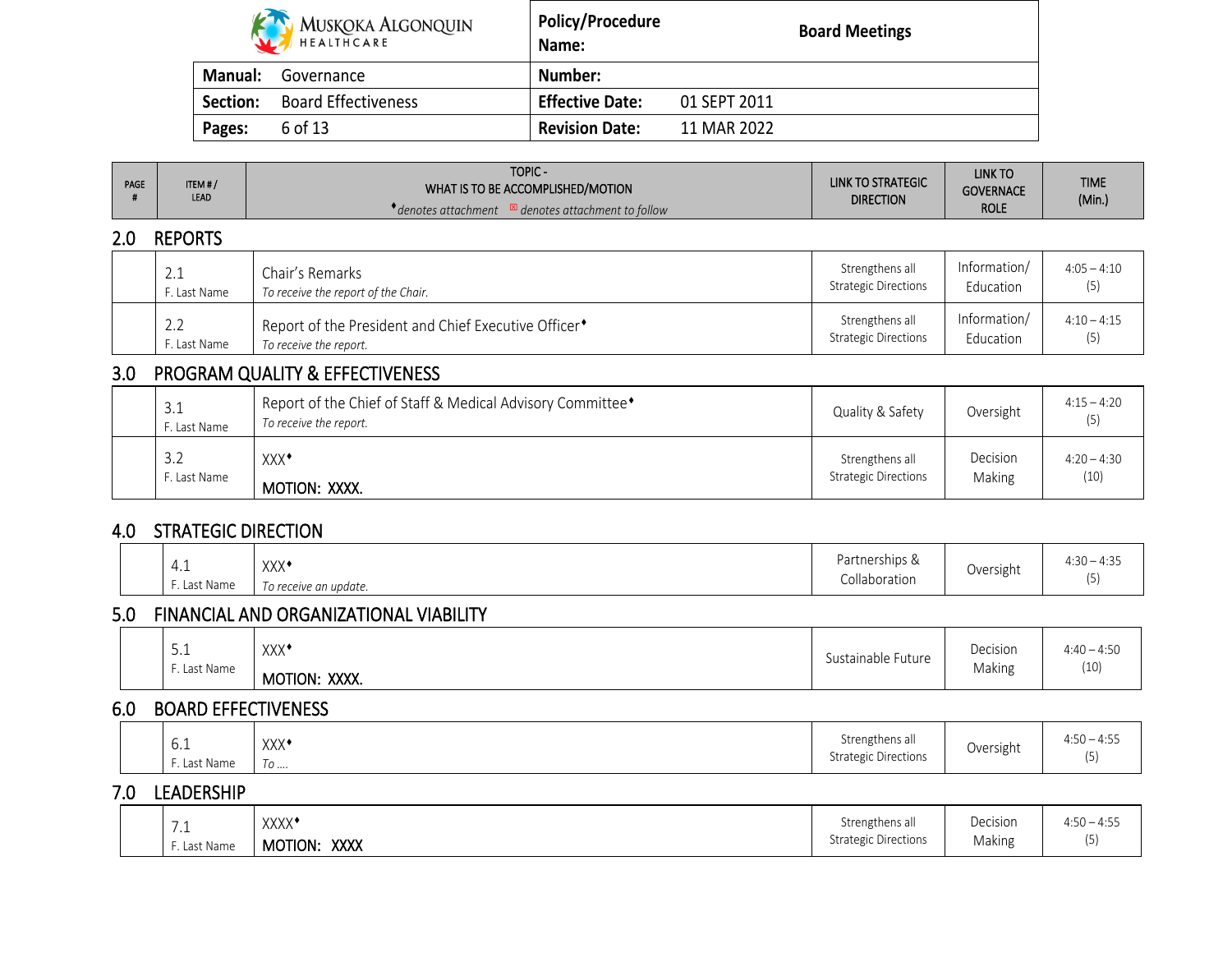|                | MUSKOKA ALGONQUIN          | <b>Policy/Procedure</b><br>Name: |              | <b>Board Meetings</b> |
|----------------|----------------------------|----------------------------------|--------------|-----------------------|
| <b>Manual:</b> | Governance                 | Number:                          |              |                       |
| Section:       | <b>Board Effectiveness</b> | <b>Effective Date:</b>           | 01 SEPT 2011 |                       |
| Pages:         | 7 of 13                    | <b>Revision Date:</b>            | 11 MAR 2022  |                       |

| <b>PAGE</b> | ITEM#/<br>LEAD                | TOPIC-<br>WHAT IS TO BE ACCOMPLISHED/MOTION<br><i>◆ denotes attachment</i> ⊠ denotes attachment to follow | LINK TO STRATEGIC<br><b>DIRECTION</b>          | LINK TO<br><b>GOVERNACE</b><br><b>ROLE</b> | <b>TIME</b><br>(Min.) |
|-------------|-------------------------------|-----------------------------------------------------------------------------------------------------------|------------------------------------------------|--------------------------------------------|-----------------------|
| 8.0         | <b>RELATIONSHIPS</b>          |                                                                                                           |                                                |                                            |                       |
|             | 8.1<br>F. Last Name           | XXXX <sup>*</sup><br>MOTION: XXXX                                                                         | Strengthens all<br><b>Strategic Directions</b> | Decision<br>Making                         | $4:50 - 4:55$<br>(5)  |
| 9.0         | <b>POLICY &amp; PROCEDURE</b> |                                                                                                           |                                                |                                            |                       |
|             | 9.1<br>F. Last Name           | XXXX <sup>+</sup><br>MOTION: XXXX                                                                         | Strengthens all<br><b>Strategic Directions</b> | Decision<br>Making                         | $4:50 - 4:55$<br>(5)  |
|             |                               | <b>10.0 CONSENT AGENDA</b> - To approve/receive the items listed below without further debate.            |                                                |                                            |                       |
|             |                               | MOTION: That the following items be approved or received as indicated:                                    |                                                |                                            |                       |
|             | 10.1                          | Approval of the Board of Director Meeting Minutes from Month Day, Year <sup>+</sup>                       | Strengthens all<br><b>Strategic Directions</b> | Decision<br>Making                         | $4:50 - 4:55$         |
|             | 10.2                          | Receipt of the XXXX Committee Report of Month Day, Year •                                                 | Strengthens all<br><b>Strategic Directions</b> | Oversight                                  | (5)                   |
|             | 10.3                          | Receipt of the Resources & Audit Committee Report of May 25, 2018 <sup>*</sup>                            | Strengthens all<br><b>Strategic Directions</b> | Oversight                                  |                       |

# **11.0 ADJOURNMENT**

| <b>++++</b><br>Last Naffle | MOT<br>That the open session be adiourned and the Board of Directors proc<br>TION:<br>roceed into<br>the in-camera session following a short recess. | upplicupie | Not<br>Applicable | ◡.⊥ |
|----------------------------|------------------------------------------------------------------------------------------------------------------------------------------------------|------------|-------------------|-----|
|                            |                                                                                                                                                      |            |                   |     |

*Dinner Break: 5:15 – 5:40*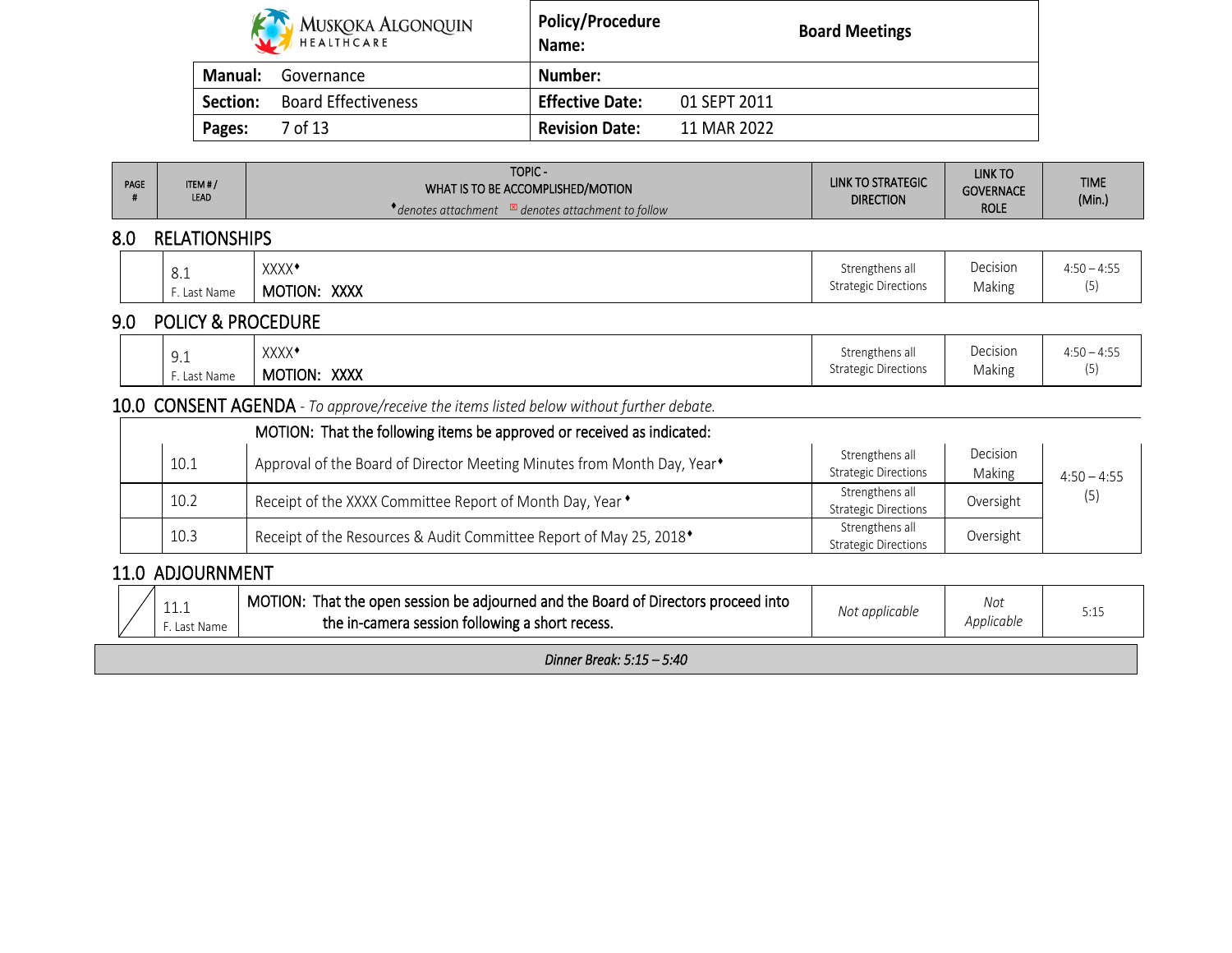|          | MUSKOKA ALGONQUIN          | <b>Policy/Procedure</b><br>Name: | <b>Board Meetings</b> |
|----------|----------------------------|----------------------------------|-----------------------|
| Manual:  | Governance                 | Number:                          |                       |
| Section: | <b>Board Effectiveness</b> | <b>Effective Date:</b>           | 01 SEPT 2011          |
| Pages:   | 8 of 13                    | <b>Revision Date:</b>            | 11 MAR 2022           |



MUSKOKA ALGONQUIN

PATIENT- AND FAMILY-CENTERED CARE at Muskoka Algonquin Healthcare (MAHC) is a philosophy of care that ardently promotes the partnership between patients, families, and health care providers at all points of the patient's journey including key transition points such as transfer to another facility, another unit in the hospital, or discharge home.

#### MAHC DEFINITION OF QUALITY

Quality at MAHC results in shared decision-making between the patient/family and health care team to achieve a patient identified desired health outcome. MAHC will deliver safe, effective, patient-centered services, efficiently, and in a timely fashion, resulting in optimal health status for our patients.

The intent of this framework is to enable decision makers to address complex and challenging issues in a comprehensive and logical manner. It is a reflective process intended to stimulate discussion to identify explicit reasons for or against a proposed course of action, and to do that in the context of the Mission, Vision and Values.

ISSUE FOCUSED ETHICAL DECISION MAKING FRAMEWORK

| Element             | Defining Elements of Quality Care<br><b>Patient Meaning</b>                                                                                                  | Provider Meaning                                                                                                                             |
|---------------------|--------------------------------------------------------------------------------------------------------------------------------------------------------------|----------------------------------------------------------------------------------------------------------------------------------------------|
| Safe                | I will not be harmed by the<br>health system.                                                                                                                | The care my patient receives<br>does not cause the patient to be<br>harmed.                                                                  |
| Effective           | I receive the right treatment for<br>my condition, and it contributes<br>to improving my health.                                                             | The care I provide is based on<br>best evidence and produces the<br>desired outcome.                                                         |
| Patient<br>Centered | My goals and preferences are<br>respected. My family and I are<br>treated with respect and<br>dignity.                                                       | Decisions about my patient's<br>care reflect the goals and<br>preferences of the patient and<br>his or her family or caregivers.             |
| Efficient           | The care I receive from all<br>practitioners is well coordinated<br>and efforts are not duplicated.                                                          | I deliver care to my patients<br>using available human, physical,<br>and financial resources<br>efficiently, with no waste to the<br>system. |
| Timely              | I know how long I have to wait<br>to see a doctor or for tests or<br>treatments I need and why. I<br>am confident this wait time is<br>safe and appropriate. | My patient can receive care<br>within an acceptable time after<br>the need is identified.                                                    |
| Equitable           | No matter who I am or where I<br>live, I can access services that<br>benefit me. I am fairly treated<br>by the health care system.                           | Every individual has access to<br>the services they need,<br>regardless of his/her location,<br>age, gender, or socio-economic<br>status.    |

| <b>SITUATION</b><br><b>Understand the Problem</b>                                                                                                                                                                                                                                                          | <b>BACKGROUND</b><br><b>Set the Context</b>                                                                                                                                                                                                                                                                                            |
|------------------------------------------------------------------------------------------------------------------------------------------------------------------------------------------------------------------------------------------------------------------------------------------------------------|----------------------------------------------------------------------------------------------------------------------------------------------------------------------------------------------------------------------------------------------------------------------------------------------------------------------------------------|
| the Story<br>at exactly is the problem we have to<br>e?<br>o needs to be involved in the decision-<br>sing?<br>o has the authority to make the<br>sion?                                                                                                                                                    | What values or principles are either engaged<br>or are in conflict?<br>How do MAHC's Mission, Vision and Values<br>fit?<br>Is there relevant law?<br>Is there relevant MAHC policy/procedure?<br>Is there relevant professional ethical policy?<br>What is my personal context and/or bias?<br>Was the ethicists' assistance required? |
| <b>ASSESSMENT</b><br><b>Consider the Options</b><br>$first - is doing nothing an option?$<br>at are the Benefits or Strengths?<br>at are the Harms / Limitations /<br>sequences?<br>v does this align with values?<br>v does this align with relevant MAHC<br>res/Principles/Policies and<br>slation/Laws? | <b>RECOMMENDATION</b><br>Develop an Action Plan<br>What is the decision?<br>Does the decision pass the TV test?<br>What is the implementation plan?<br>Who has to take action?<br>What is the communication plan?<br>How do we evaluate/revise the action plan if<br>required?                                                         |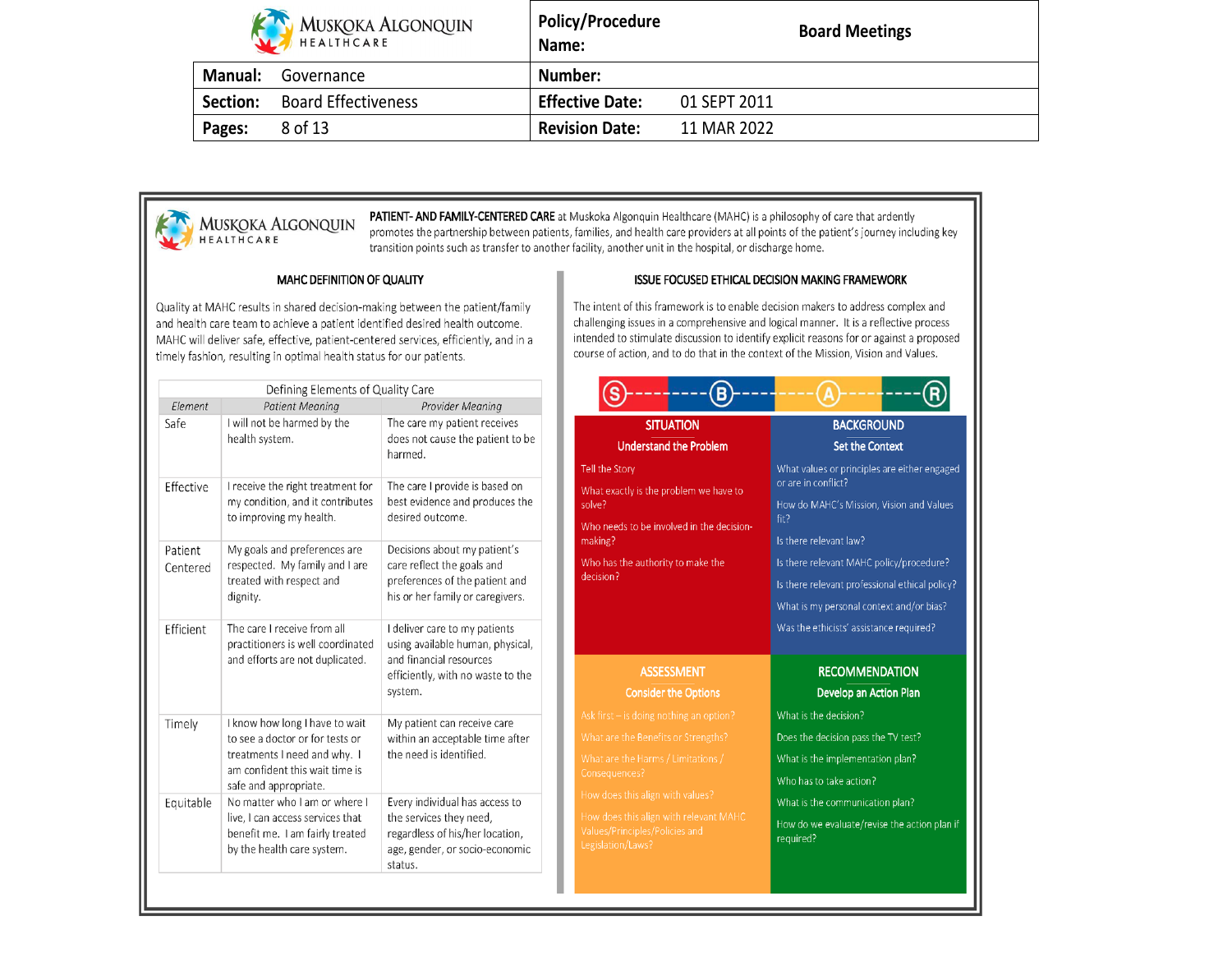|                 | MUSKOKA ALGONQUIN          | <b>Policy/Procedure</b><br>Name: |              | <b>Board Meetings</b> |
|-----------------|----------------------------|----------------------------------|--------------|-----------------------|
| Manual:         | Governance                 | Number:                          |              |                       |
| <b>Section:</b> | <b>Board Effectiveness</b> | <b>Effective Date:</b>           | 01 SEPT 2011 |                       |
| Pages:          | 9 of 13                    | <b>Revision Date:</b>            | 11 MAR 2022  |                       |

### **Appendix B – Sample Decision Support Document**

| <b>Board of Directors</b><br><b>Board Committee - XXXX</b><br>Senior Leadership Team<br>Other (please specify):<br>Date Prepared:<br>Meeting Date Prepared for:<br>Subject:<br>Prepared by:<br><b>DECISION SOUGHT*</b><br>FOR DISCUSSION/INPUT<br><b>FOR INFORMATION ONLY</b><br>*For decisions, please reference the "Issue Focussed Ethical Decision Making Framework" attached to the agenda, as required.<br><b>PURPOSE</b><br><b>RECOMMENDATION / MOTION</b><br><b>IMPLICATIONS TO OTHER STANDING COMMITTEES</b><br>Are there any material or significant implications for other Standing Committees? $\Box$ No $\Box$ Yes, please<br>specify:<br><b>HIGHLIGHTS OF THIS REPORT</b> | <b>DECISION SUPPORT DOCUMENT FOR</b> |  |
|-----------------------------------------------------------------------------------------------------------------------------------------------------------------------------------------------------------------------------------------------------------------------------------------------------------------------------------------------------------------------------------------------------------------------------------------------------------------------------------------------------------------------------------------------------------------------------------------------------------------------------------------------------------------------------------------|--------------------------------------|--|
|                                                                                                                                                                                                                                                                                                                                                                                                                                                                                                                                                                                                                                                                                         |                                      |  |
|                                                                                                                                                                                                                                                                                                                                                                                                                                                                                                                                                                                                                                                                                         |                                      |  |
|                                                                                                                                                                                                                                                                                                                                                                                                                                                                                                                                                                                                                                                                                         |                                      |  |
|                                                                                                                                                                                                                                                                                                                                                                                                                                                                                                                                                                                                                                                                                         |                                      |  |
|                                                                                                                                                                                                                                                                                                                                                                                                                                                                                                                                                                                                                                                                                         |                                      |  |
|                                                                                                                                                                                                                                                                                                                                                                                                                                                                                                                                                                                                                                                                                         |                                      |  |
|                                                                                                                                                                                                                                                                                                                                                                                                                                                                                                                                                                                                                                                                                         |                                      |  |
|                                                                                                                                                                                                                                                                                                                                                                                                                                                                                                                                                                                                                                                                                         |                                      |  |
|                                                                                                                                                                                                                                                                                                                                                                                                                                                                                                                                                                                                                                                                                         |                                      |  |
|                                                                                                                                                                                                                                                                                                                                                                                                                                                                                                                                                                                                                                                                                         |                                      |  |
|                                                                                                                                                                                                                                                                                                                                                                                                                                                                                                                                                                                                                                                                                         |                                      |  |
|                                                                                                                                                                                                                                                                                                                                                                                                                                                                                                                                                                                                                                                                                         |                                      |  |
|                                                                                                                                                                                                                                                                                                                                                                                                                                                                                                                                                                                                                                                                                         |                                      |  |
|                                                                                                                                                                                                                                                                                                                                                                                                                                                                                                                                                                                                                                                                                         |                                      |  |
|                                                                                                                                                                                                                                                                                                                                                                                                                                                                                                                                                                                                                                                                                         |                                      |  |
|                                                                                                                                                                                                                                                                                                                                                                                                                                                                                                                                                                                                                                                                                         |                                      |  |
|                                                                                                                                                                                                                                                                                                                                                                                                                                                                                                                                                                                                                                                                                         |                                      |  |
|                                                                                                                                                                                                                                                                                                                                                                                                                                                                                                                                                                                                                                                                                         |                                      |  |
|                                                                                                                                                                                                                                                                                                                                                                                                                                                                                                                                                                                                                                                                                         |                                      |  |
|                                                                                                                                                                                                                                                                                                                                                                                                                                                                                                                                                                                                                                                                                         |                                      |  |
|                                                                                                                                                                                                                                                                                                                                                                                                                                                                                                                                                                                                                                                                                         |                                      |  |
|                                                                                                                                                                                                                                                                                                                                                                                                                                                                                                                                                                                                                                                                                         |                                      |  |
|                                                                                                                                                                                                                                                                                                                                                                                                                                                                                                                                                                                                                                                                                         |                                      |  |
|                                                                                                                                                                                                                                                                                                                                                                                                                                                                                                                                                                                                                                                                                         |                                      |  |
| <b>SITUATION &amp; BACKGROUND</b><br>A brief description of the background to the issue, the process followed to assess/address the issue and getting to the point of                                                                                                                                                                                                                                                                                                                                                                                                                                                                                                                   |                                      |  |
| bringing a recommendation to the audience.                                                                                                                                                                                                                                                                                                                                                                                                                                                                                                                                                                                                                                              |                                      |  |
| $\bullet$                                                                                                                                                                                                                                                                                                                                                                                                                                                                                                                                                                                                                                                                               |                                      |  |
|                                                                                                                                                                                                                                                                                                                                                                                                                                                                                                                                                                                                                                                                                         |                                      |  |
| <b>CONSULTED WITH:</b><br>Indicate those bodies and individuals who have been consulted with in the development of this decision support document                                                                                                                                                                                                                                                                                                                                                                                                                                                                                                                                       |                                      |  |

 $\bullet$ 

**OPTIONS CONSIDERED & ANALYSIS**

| Last Reviewed Date: 03/11/2022 00:00:00                                                                                                                                                                                                                                              | <b>Signing Authority: Board of Directors</b> |  |  |
|--------------------------------------------------------------------------------------------------------------------------------------------------------------------------------------------------------------------------------------------------------------------------------------|----------------------------------------------|--|--|
| Next Review Date: 03/11/2025 00:00:00                                                                                                                                                                                                                                                | <b>Version:</b> $5.0$                        |  |  |
| <b>Disclaimer Message:</b> A printed copy of this document may not reflect the current, electronic version in the<br>MAHC Document Management System (DMS). Any copies of this document appearing in paper form should<br>always be checked against electronic version prior to use. |                                              |  |  |
| Date/Time Generated: Mar 31, 2022 11:05                                                                                                                                                                                                                                              | Generated By: gbin\tammy.tkachuk             |  |  |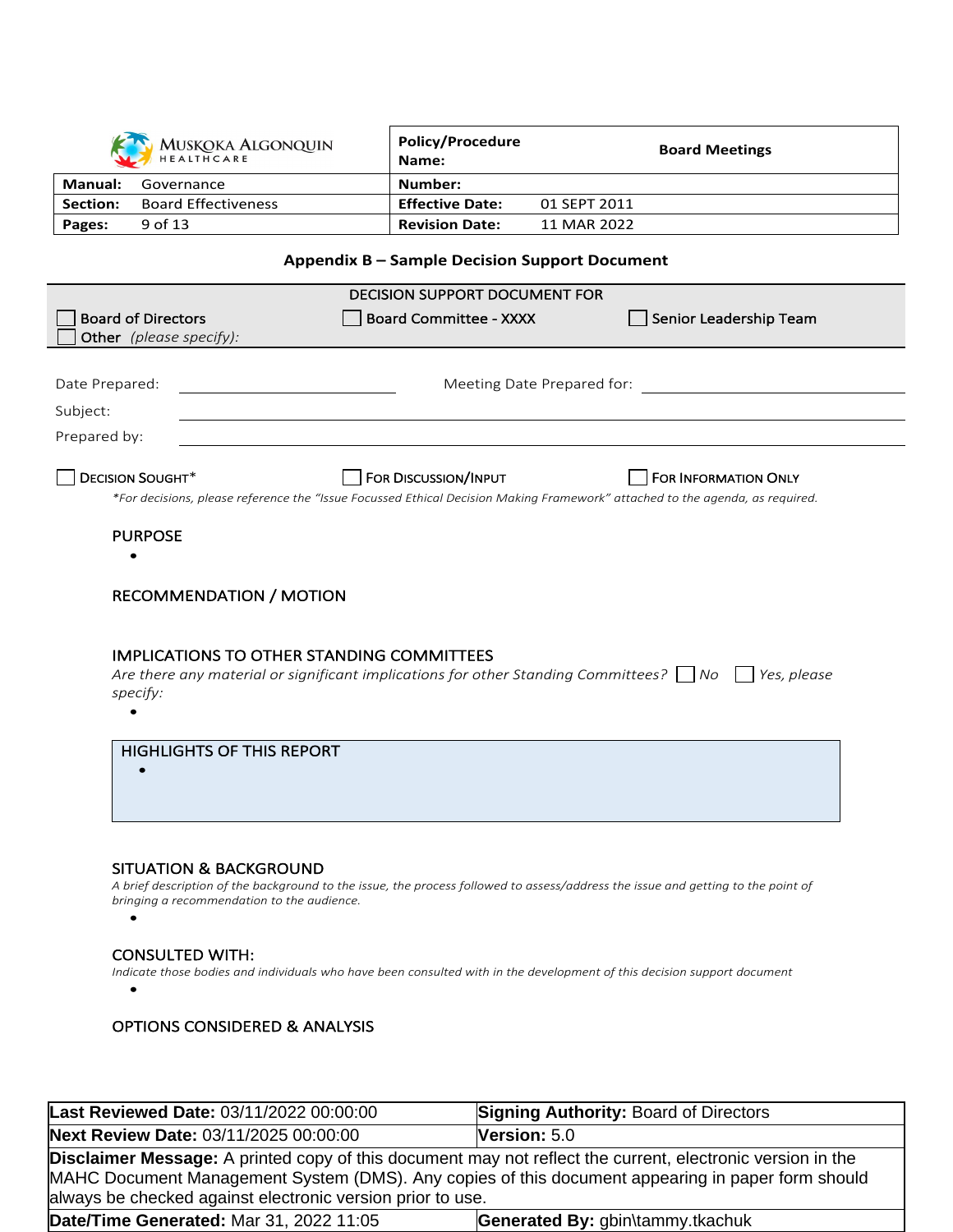

Outline alternatives that were contemplated in coming to a recommendation. If no viable alternatives exist, include that *information as well*

•

### **IMPACT ANALYSIS/RISK ASSESSMENT/DECISION CRITERIA**

Outline both the positive and negative consequences of the recommendations in terms of financial, mission, quality, risk and *other. Why were the alternatives not chosen?* 

•

### **IMPLEMENTATION & COMMUNICATION PLAN**

Consider how "doable" this recommendation is, given everything else that is going on and if approved, how the recommendation *will be "rolled-out".* 

•

#### **SUPPORTING DOCUMENTS/ATTACHMENTS**

*List any supporting documents or attachments*

•

| Last Reviewed Date: 03/11/2022 00:00:00                                                                                                                                                                                                                                              | <b>Signing Authority: Board of Directors</b> |  |  |
|--------------------------------------------------------------------------------------------------------------------------------------------------------------------------------------------------------------------------------------------------------------------------------------|----------------------------------------------|--|--|
| Next Review Date: 03/11/2025 00:00:00                                                                                                                                                                                                                                                | Version: 5.0                                 |  |  |
| <b>Disclaimer Message:</b> A printed copy of this document may not reflect the current, electronic version in the<br>MAHC Document Management System (DMS). Any copies of this document appearing in paper form should<br>always be checked against electronic version prior to use. |                                              |  |  |
| Date/Time Generated: Mar 31, 2022 11:05                                                                                                                                                                                                                                              | Generated By: gbin\tammy.tkachuk             |  |  |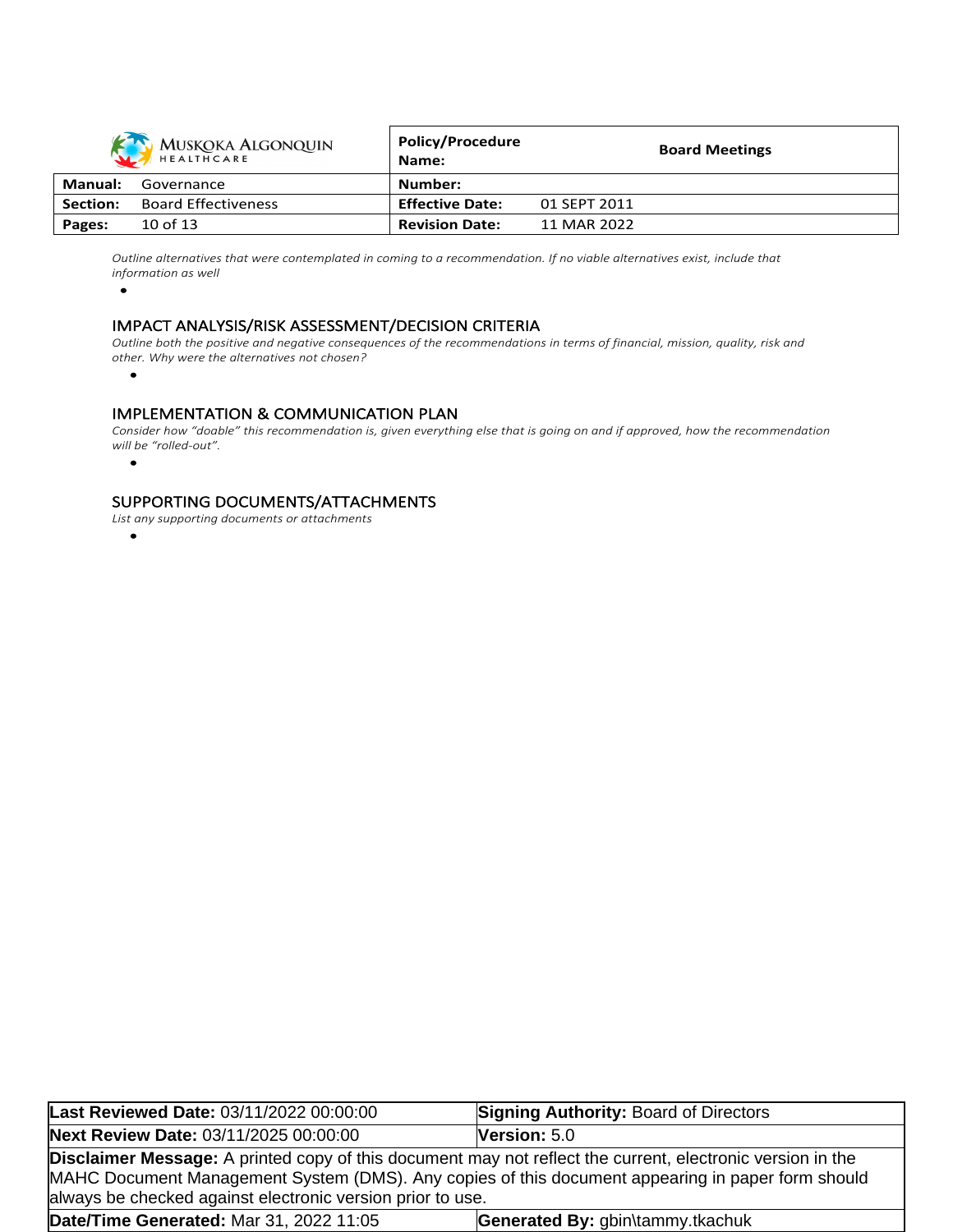|          | <b>MUSKOKA ALGONQUIN</b><br>HEALTHCARE | <b>Policy/Procedure</b><br>Name: |              | <b>Board Meetings</b> |
|----------|----------------------------------------|----------------------------------|--------------|-----------------------|
| Manual:  | Governance                             | Number:                          |              |                       |
| Section: | <b>Board Effectiveness</b>             | <b>Effective Date:</b>           | 01 SEPT 2011 |                       |
| Pages:   | 11 of 13                               | <b>Revision Date:</b>            | 11 MAR 2022  |                       |

### **Appendix C – Sample Standing Committee Report Template**



## **STANDING COMMITTEE REPORT [XXXX] COMMITTEE**



MMM DD, YYYY

### **Summary of Items Discussed**

*denotes attachment*

1. XXXXX •

**MOTION: XXXX.** 

2.  $\overline{XXX}$ 

#### **Attendees:**

| <b>Meeting Dates</b>       | <b>MMM</b> | <b>MMM</b> | <b>MMM</b> | <b>MMM</b> | <b>MMM</b> | <b>MMM</b> | <b>MMM</b> | <b>MMM</b> | <b>MMM</b> |
|----------------------------|------------|------------|------------|------------|------------|------------|------------|------------|------------|
|                            | DD         | DD.        | DD         | DD         | DD         | DD.        | DD.        | DD.        | DD         |
| Committee members:         |            |            |            |            |            |            |            |            |            |
|                            |            |            |            |            |            |            |            |            |            |
|                            |            |            |            |            |            |            |            |            |            |
|                            |            |            |            |            |            |            |            |            |            |
|                            |            |            |            |            |            |            |            |            |            |
|                            |            |            |            |            |            |            |            |            |            |
| Ex-Officio members:        |            |            |            |            |            |            |            |            |            |
|                            |            |            |            |            |            |            |            |            |            |
|                            |            |            |            |            |            |            |            |            |            |
| <b>Attending Directors</b> |            |            |            |            |            |            |            |            |            |
|                            |            |            |            |            |            |            |            |            |            |
|                            |            |            |            |            |            |            |            |            |            |
|                            |            |            |            |            |            |            |            |            |            |
| <b>Executive Support</b>   |            |            |            |            |            |            |            |            |            |
|                            |            |            |            |            |            |            |            |            |            |
|                            |            |            |            |            |            |            |            |            |            |
|                            |            |            |            |            |            |            |            |            |            |

*R - denotes regrets, T - denotes participation via teleconference*

| Last Reviewed Date: 03/11/2022 00:00:00                                                                                                                                                                                                                                              | <b>Signing Authority: Board of Directors</b> |  |  |
|--------------------------------------------------------------------------------------------------------------------------------------------------------------------------------------------------------------------------------------------------------------------------------------|----------------------------------------------|--|--|
| Next Review Date: 03/11/2025 00:00:00                                                                                                                                                                                                                                                | Version: $5.0$                               |  |  |
| <b>Disclaimer Message:</b> A printed copy of this document may not reflect the current, electronic version in the<br>MAHC Document Management System (DMS). Any copies of this document appearing in paper form should<br>always be checked against electronic version prior to use. |                                              |  |  |
| Date/Time Generated: Mar 31, 2022 11:05                                                                                                                                                                                                                                              | Generated By: gbin\tammy.tkachuk             |  |  |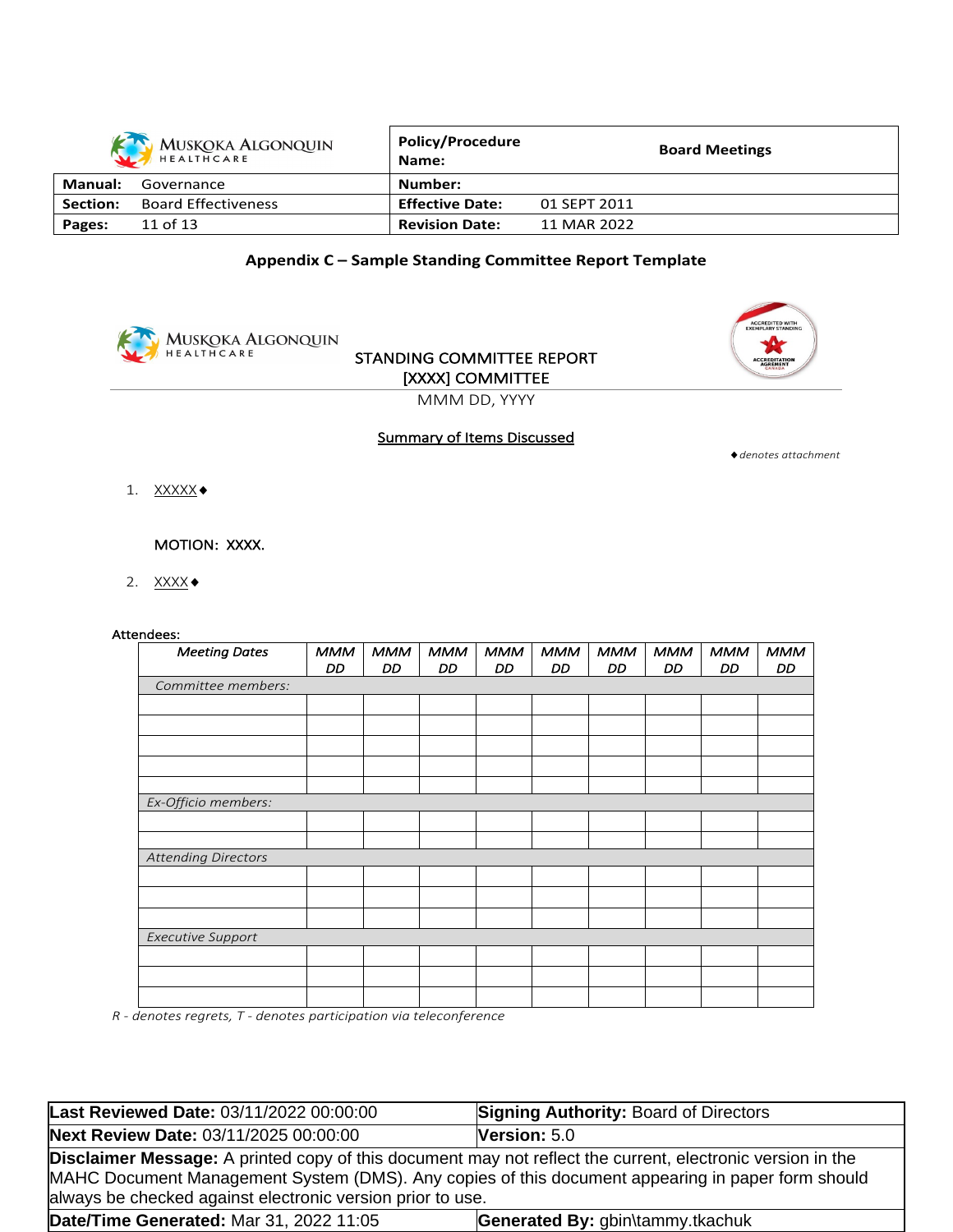|          | MUSKOKA ALGONQUIN          | <b>Policy/Procedure</b><br>Name: | <b>Board Meetings</b> |  |
|----------|----------------------------|----------------------------------|-----------------------|--|
| Manual:  | Governance                 | Number:                          |                       |  |
| Section: | <b>Board Effectiveness</b> | <b>Effective Date:</b>           | 01 SEPT 2011          |  |
| Pages:   | 12 of 13                   | <b>Revision Date:</b>            | 11 MAR 2022           |  |

#### **Appendix D – Delegation Application**

## **DELEGATION APPLICATION:**



Open Board of Directors Meeting **Huntsville District Memorial Hospital Site** 

100 Frank Miller Drive, Huntsville, Ontario P1H 1H7 Tel: 705-789-2311 Fax: 705-789-0557

South Muskoka Memorial Hospital Site 75 Ann Street, Bracebridge, Ontario P1L 2E4 Tel: 705-645-4400 Fax: 705-645-4594

This application form must be completed and submitted to the Secretary of the Board not less than 15 business days prior to the date on which the presentation will be made, and must be accompanied by any additional documents or presentations.

#### Each delegation request is allowed a maximum of 15 minutes to make a presentation and to answer questions.

#### **A. DELEGATION CONTACT INFORMATION:**

Organization (if applicable):

Address:

Email Address: Telephone #: Name of 2<sup>nd</sup> Member of Delegation (if applicable): Name of 3<sup>rd</sup> Member of Delegation (if applicable):

#### **B. SUBJECT OF DELEGATION**

1) Requested Date for Delegation:

2) Provide a specific statement outlining the issue to be presented:

3) Provide a summary of the key presentation points:

Last Reviewed Date: 03/11/2022 00:00:00 **Signing Authority: Board of Directors Next Review Date:** 03/11/2025 00:00:00 **Version:** 5.0 **Disclaimer Message:** A printed copy of this document may not reflect the current, electronic version in the MAHC Document Management System (DMS). Any copies of this document appearing in paper form should always be checked against electronic version prior to use. **Date/Time Generated:** Mar 31, 2022 11:05 **Generated By:** gbin\tammy.tkachuk